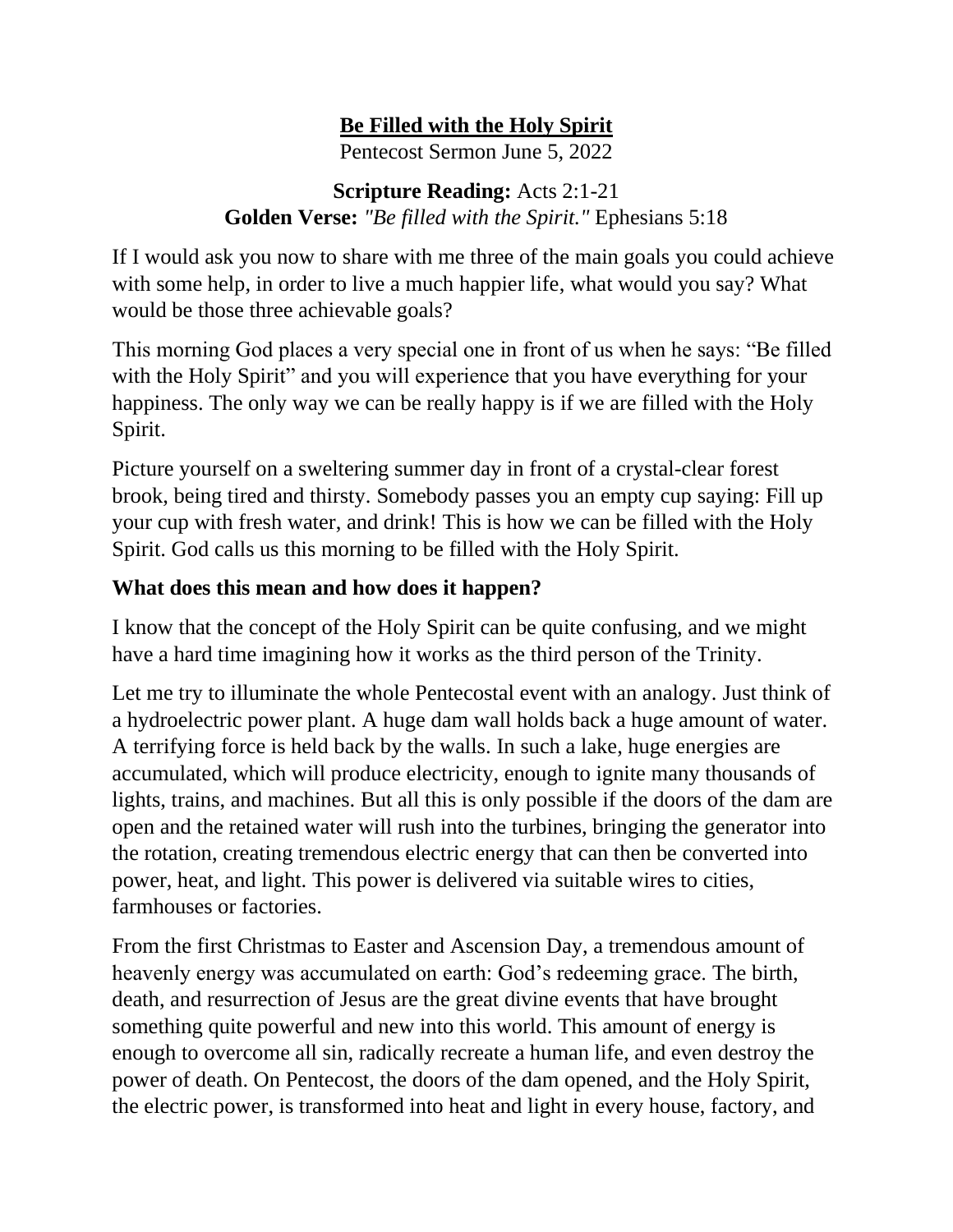workshop. Between Christmas and Easter, the great work of saving the world took place, and Pentecost mediates between God and you, as a human. The Holy Spirit wants to fill you up, then to use you to carry this power, this energy, to share with others to change their lives.

The Holy Spirit is the same God who reigns over the universe as Creator, who came among us as the Saviour in the human person of Jesus of Nazareth. Jesus called the Holy Spirit "MY SPIRIT". It is a transferable life force of God who revealed Himself in Jesus. We can be filled with this Holy Spirit, filled with the Spirit of Jesus, with His influence, with His blessings, with His energy. Being filled with the Spirit means: being filled with the Spirit and spirituality of Jesus. This is the highest degree of our connection with God.

The first and lowest degree is when we realize that there is a God. There are people who do not believe there is a God. But as a result of a sermon, or of an accident that took them to a turning point, they acknowledge there is God above us. This can be called faith, but it is only the beginning of faith. The Holy Spirit touched them and showed them there is a God.

Going forward from this general belief, the next degree is when people recognize the love of Jesus and they understand the love and forgiveness and the promise of an eternal glorious life in His they received from Jesus.

But there is more – being filled with the Holy Spirit is the moment when the Power of God is now moving into our lives as a new landlord.

So once again: in the first degree, we know that there is a God, and that's a great thing too. In the second degree, we acknowledge that God is with us, and that's a much bigger recognition.

But there is also a way higher degree, recognizing that God is not only WITH us but also IN us. God is in us; Jesus is in us. This is a hardly imaginable reality. It is a mysterious and incomprehensible thing, but it is a reality. God laid his heart for us in Jesus.

And now God wants more than that. God wants to put HIS heart in you and in me, in our brain cells, in our blood, in our eyes, in our words, in our actions. He wants all the heavenly energy of Jesus to ignite in us like light; to work in us as a force; radiate from us like a blessed warmth, the warmth of love. This is why He opened the heaven at Pentecost and poured out the Spirit of Jesus into the world.